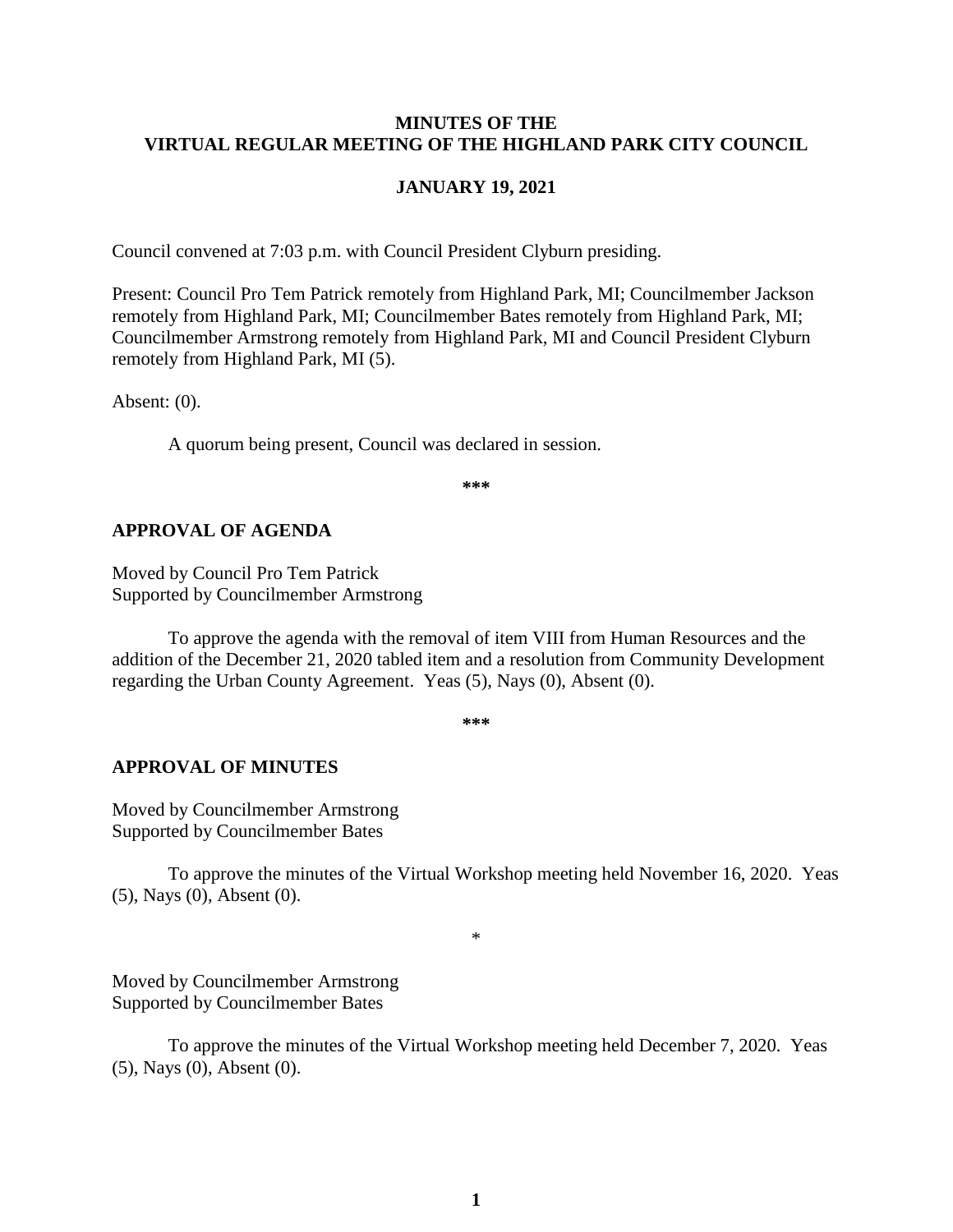Moved by Council Pro Tem Patrick Supported by Councilmember Jackson

To approve the minutes of the Virtual Regular meeting held December 21, 2020.Yeas (5), Nays (0), Absent (0).

**\*\*\***

# **TABLED ITEM**

#### **01-19-21 V**

The following item was tabled from the December 21, 2020 meeting

Resolution to establish an Ethics Board in the City of Highland Park with the Mayor's appointment of Antonio Erving and Khursheed Ash-Safii.

Moved by Council Pro Tem Patrick Supported by Councilmember Armstrong

To bring back from the table. Yeas (5), Nays (0), Absent (0).

Moved by Council Pro Tem Patrick Supported by Councilmember Armstrong

To separate each appointment. Yeas (5), Nays (0), Absent (0).

Moved by Council Pro Tem Patrick Supported by Councilmember Jackson

To approve the appointment of Antonio Erving to the Board of Ethics for a 3-year term ending December 31, 2023. Yeas (5), Nays (0), Absent (0).

Moved by Council Pro Tem Patrick

To table the appointment of Khursheed Ash-Safii.

#### **ITEM FAILED FOR LACK OF SUPPORT**

Moved by Council Pro Tem Patrick Supported by Councilmember Bates

To remove the appointment of Khursheed Ash-Safii to the Board of Ethics from the agenda. Yeas (4) Clyburn, Patrick, Bates and Armstrong, Nays (1) Jackson, Absent (0).

**\*\*\***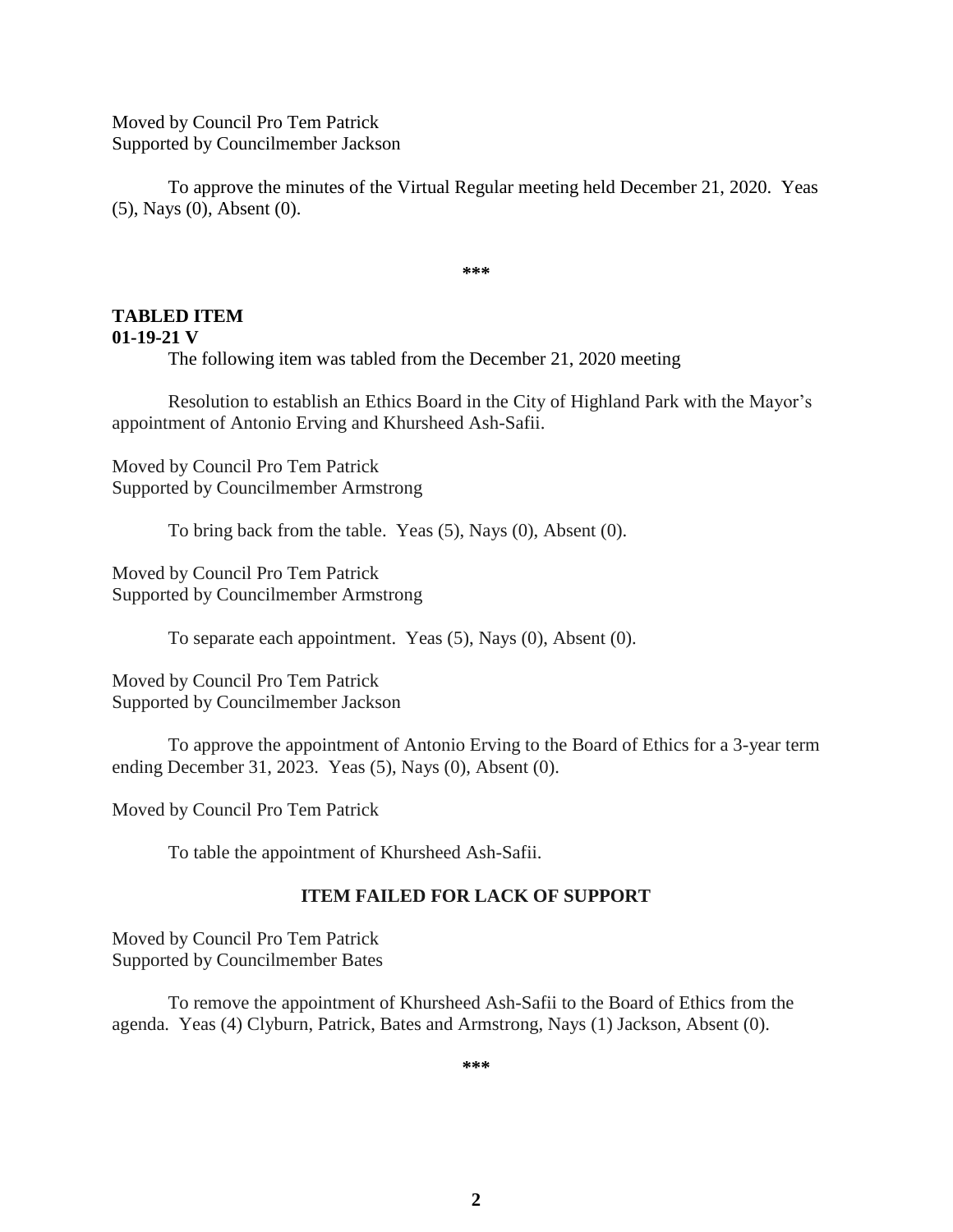## **CITY COUNCIL 01-19-21 VI a**

The following ordinance was initiated.

Moved by Council Pro Tem Patrick Supported by Councilmember Bates

### **ORDINANCE NO. 21-0001**

### **ILLEGAL DUMPING ORDINANCE**

**WHEREAS**, the illegal dumping of scrap and waste materials; auto bodies, tires and parts; construction debris; yard clippings; and litter on public and private property threatens the health, safety, and welfare of the community; and

**WHEREAS**, the use of a motor vehicles to engage in illegal dumping upon the public and private property causes a significant solid waste disposal; fire, smoke and pollution hazards; pedestrian trip hazards; rodent harborage and community health problems.

**WHEREAS**, illegal dumping creates unsafe traffic conditions for motor vehicles, and area foot traffic, including playing children and pedestrians; attracts undesirable and criminal activity in the vicinity of the. dumping, resulting in fear and disinvestments among neighborhood residents interrupting the peaceful enjoyment of their property; or otherwise impacts negatively on the health, safety, and welfare of the community; and

**WHEREAS**, illegal dumping is an act done for profit, which can be reduced by impacting its profitability; and

**WHEREAS**, municipal enforcement of littering laws need to be enhanced.

# **NOW, THEREFORE, THE CITY OF HIGHLAND PARK ORDAINS:**

### **SECTION 1. TITLE**

This Ordinance shall be known and cited as the City of Highland Park Illegal Dumping Ordinance.

### **SECTION 2. DEFINITIONS**

(a) "Construction/demolition debris"means nonhazardous wastesgenerated from construction and demolition activities, including, but not limited to, concrete, asphalt, wood, metal and plaster.

(b) "Garbage" means all waste, animal,fish,fowl, or vegetable matter incident to the use and storage of food for human consumption, including spoiled food and dead animals found within the limits, and excluding food containers.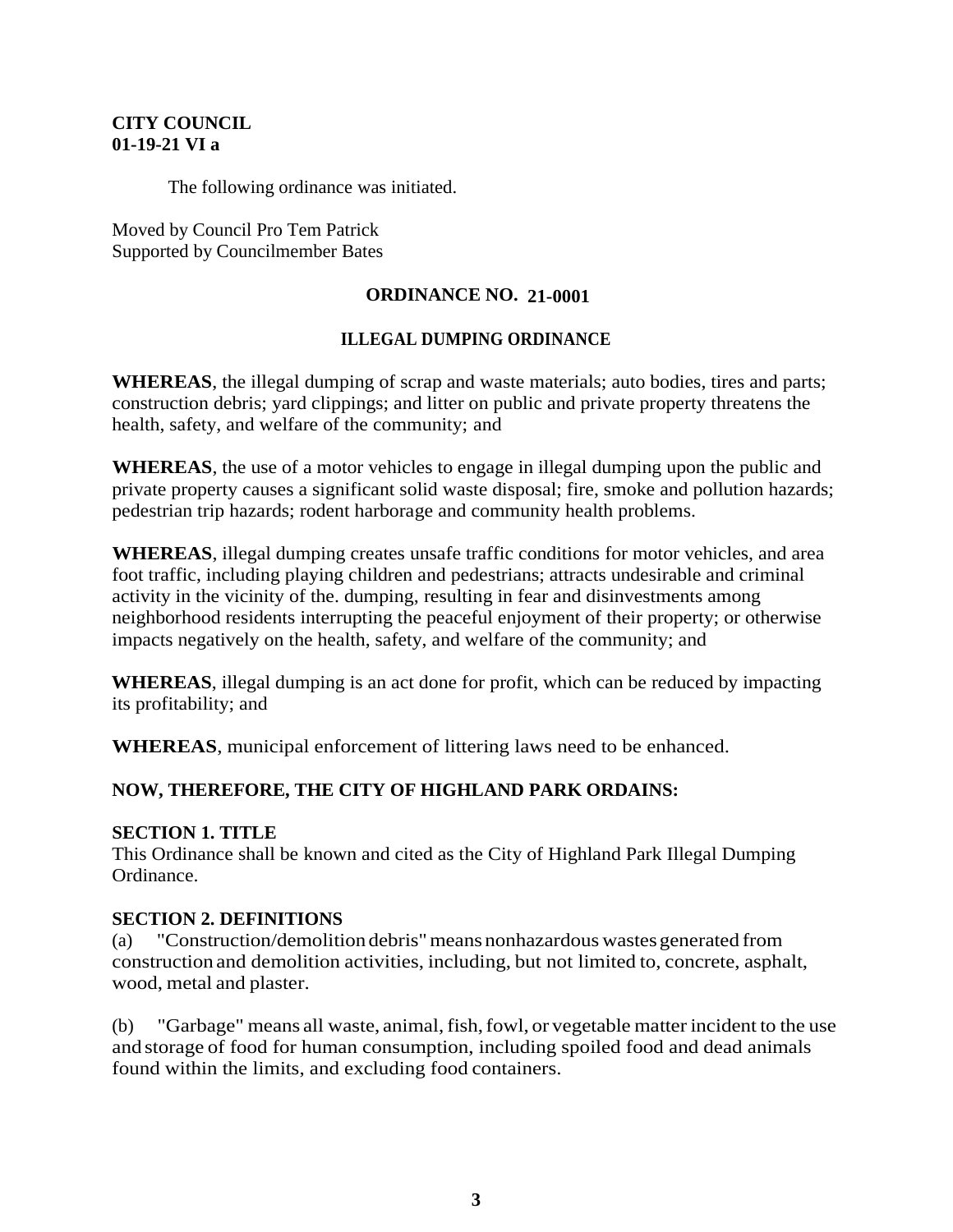(c) "Hazardous waste" means any material or substance, which, by reason of its composition or characteristics, is:

(1) Hazardous waste as defined in the Solid Waste Disposal Act, 42 USC Section 6901, et seq., as amended, replaced or superseded, and the regulations implementing the same;

(2) Material, the disposal of which is regulated by the Toxic Substance Control Act,  $15$ USCSection 2601, et seq., as amended, replaced or superseded, and the regulations implementing the same;

(3) Special nuclear or byproducts material within the meaning of the Atomic Energy Act of 1954; or

(4) Hazardous waste, asdefined in Act No.64ofthe Public Actsof Michigan,1979, as amended, andas identified in administrative rules promulgated from time to time pursuant to the provisions of such Act by the director of the department of natural resources.

(d) "Industrial waste" means the liquid, solid, or gaseous waste or form of energy, or combination thereof, resulting from any processing of industry, manufacturing, business, trade or research, including the development, recovery, or processing of natural resources.

(e) "Litter"means allrubbish,refuse,wastematerial,garbage, paper, glass, cans, bottles, trash,debris, or other foreign substances when the amount is under five-(5) cubic feet.

(f) "Municipal solid waste" means solid waste material from residential structures and classified as domestic solid waste, from commercial establishments and classified as commercial solid waste, and from industrial sites and as industrial solid waste.

(g) "Owner'' or "operator'' means any person, whether owner, occupant, tenant, lessee, agent or other person, who:

(1) Has legal or equitable title to any facility, private property, or water; or

(2) Has charge, care or control of any facility, private property, or water; or

(3) Isin possession of any facility private property or water or any part thereof; or

(4) Is entitled to control or direct the management of any facility, private property, or water.

(h) "Person" means an individual, partnership, co-partnership,firm, company, limited liability company, corporation, association, sole proprietorship, joint venture, joint stock company, trust estate, political subdivision, state agency, owner, operator or generator, or any other legal entity or its legal representative, agent, or assigns.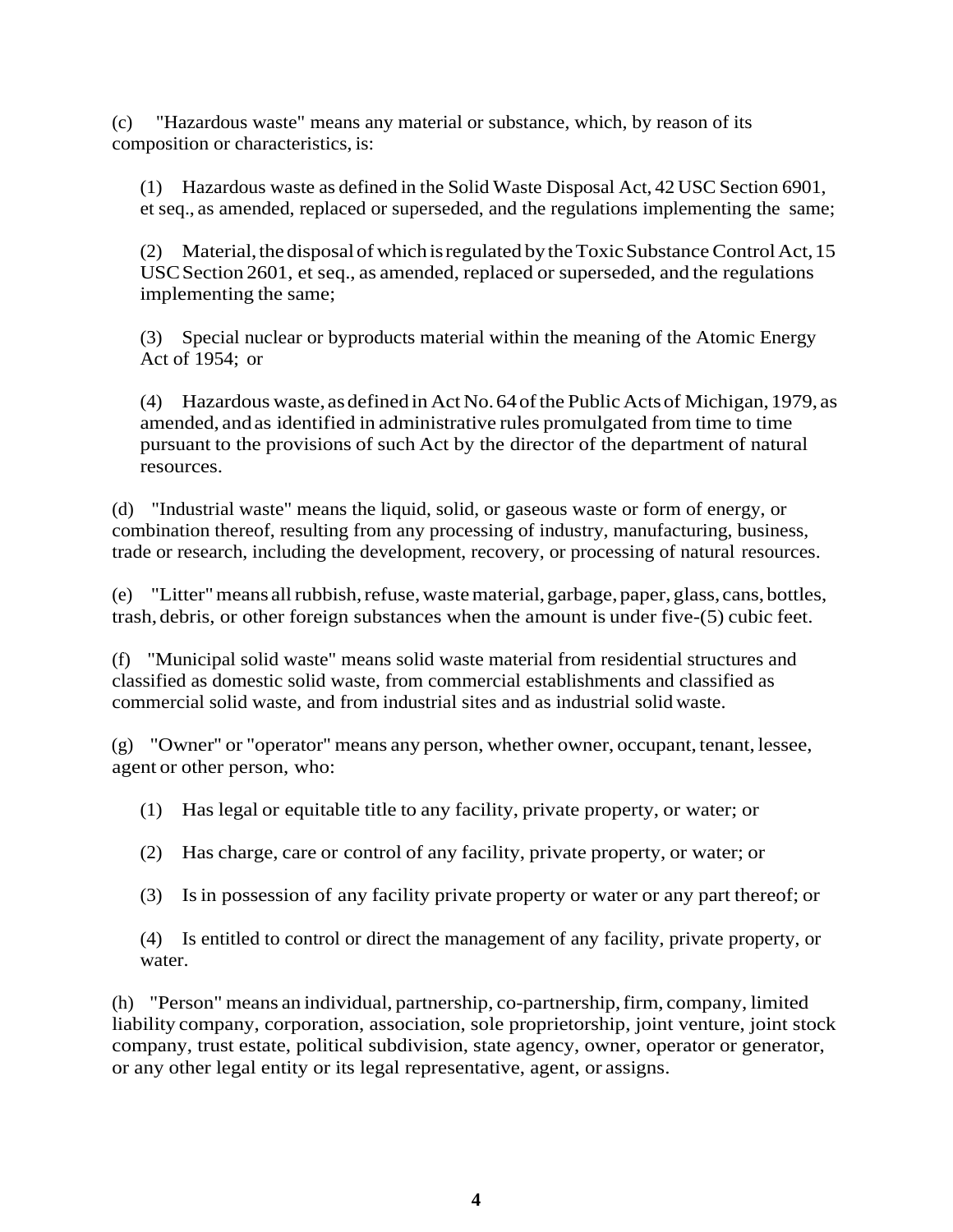(i) "Private property" or "water'' means any of the following:

(1) A privately-owned right-of-way of a road or highway, a body of water or watercourse, or the shore or beach of the body of water or watercourse, including the ice above the water;

(2) A privately-owned park, playground, building, structure, parking lot, vacant lot, or conservation or recreation area;

(3) Residential or farm properties or timberlands; or

(4) Motor vehicles or vessels.

(j) "Process" or "processing" means any chemical,industrial, commercial, or manufacturing operation or activity that causes, or hasthe potential to cause, the emission of airborne particles including, but not limited to, blending, mixing, crushing, screening, breaking, wet or dry cleaning, thermal drying, and chemically ttreating.

(k) "Residential structures" means the household units of the residents of the City of Highland Park.

(I) "Rubbish" means non putrescible solid water, excluding ashes, consisting of both combustible and noncombustible wastes, including paper, cardboard, metal containers, yard clippings, wood, glass, bedding, crockery, demolished building materials, and litter of any kind that may be detrimental to the public health and safety.

(m) "Scrap tires" means continuous solid or pneumatic rubber coverings, which were manufactured to encircle a wheel for use in the operation of any motorized vehicle and are no longer being used for their original purpose as defined by Section 16901 of the Michigan Natural Resources and Environmental Protection Act, being MCL324.16901.

(n) "Solid waste" means any material defined as a solid waste within the meaning of Part 115 of the Michigan Natural Resources and Environmental Protection Act, being MCL 324.11501 et seq., and 42 USC 6901, et seq., and specifically includes the terms "scrap" and "litter'' as defined by Part 89 of the Michigan Natural Resources and Environmental Protection Act, being MCL 324.8901 et seq., and the term "medical waste" as defined in this section.

(o) "Transfer point" means the location at or within a facility where material being moved, carried, or conveyed is dropped or deposited.

(p) "Vehicle" means every motor vehicle which is required to be registered under the Michigan Vehicle Code, being MCL 257.1et seq.

(q) "Violation" means any act that is prohibited or made or declared to be blight violation by any section of this chapter, and any omission or failure to act where the act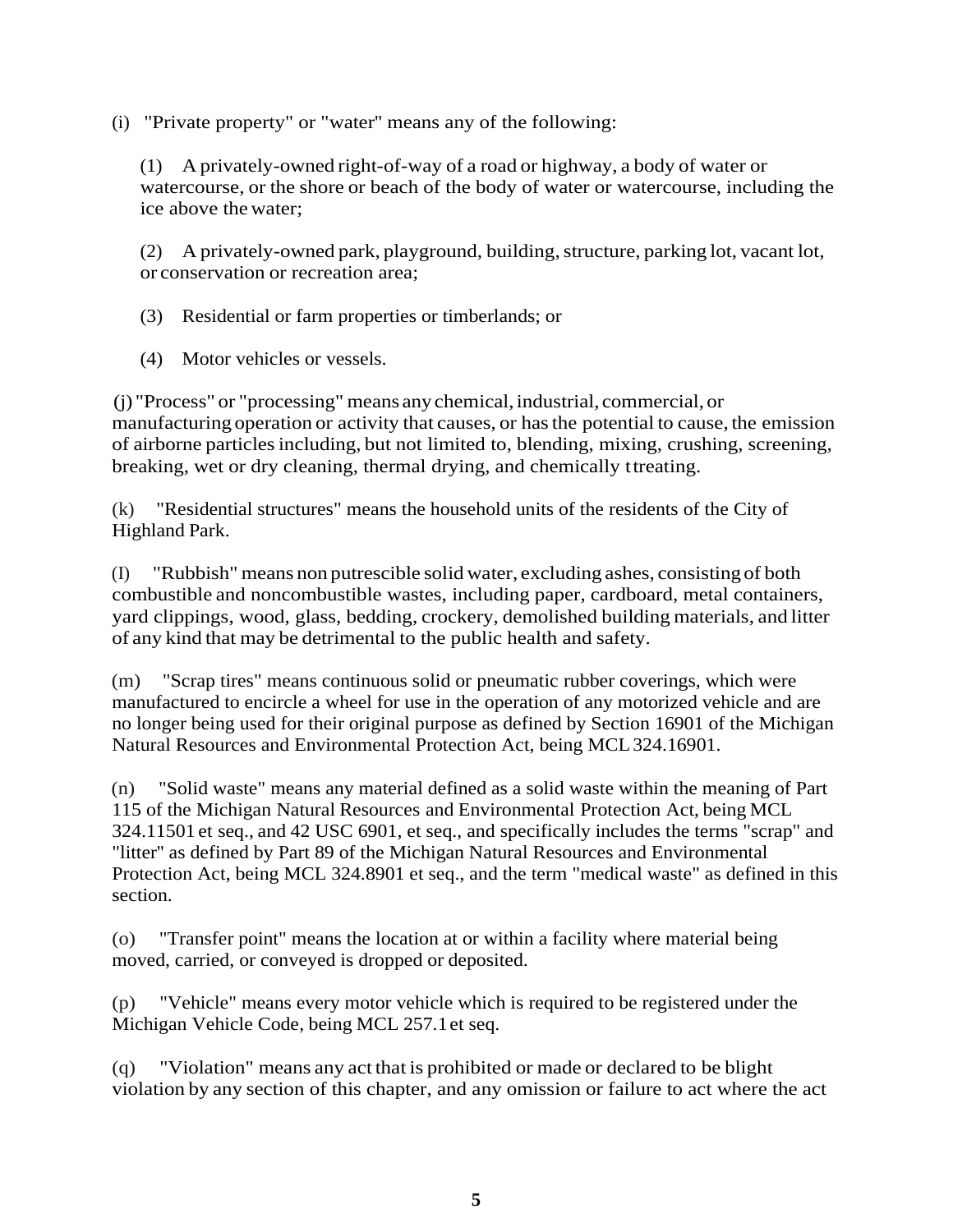is required by any section of this chapter.

# **SECTION 3. PROHIBITED ACTS**

(a) The illegal dumping of scrap and waste materials; auto bodies, tires and parts; construction/demolition debris; yard clippings and litter on public or private property, facilitated through the use of a motor vehicle, istherefore declared to be a public nuisance, which justifies taking firm action to abate the public nuisance, including the seizure, impoundment and forfeiture of motor vehicles used to facilitate this nuisance activity.

(b) A person shall not knowingly, without the consent of the public authority having supervision of public property or the owner of private property, dump, deposit, place, throw, leave, cause or permit the dumping, depositing, placing, processing, throwing, or leaving of, scrap and waste materials; auto bodies, tires and parts; construction/demolition debris;solid, hazardous, municipal or industrial waste, yard clippings and litter onpublic or private property other than property designated and set aside for such purposes or transfer point.

(c) A person or his or her agent or employee, who owns, leases, operates, or maintains a motor vehicle shall not use that motor vehicle, nor permit it to be used, for such illegal dumping upon public or private property.

# **SECTION 4. ENFORCEMENT AND ABATEMENT**

(a) A person who violates this ordinance isguilty of creating a public nuisance.

(b) The motor vehicle and its contents, including a tractor; trailer or any other equipment used to facilitate the illegal dumping, are also declared a public nuisance.

(c) Where there is probable cause to believe that a motor vehicle has been or is being used in violation of this ordinance, a peace officer shall seize and impound said motor vehicle and the contents contained therein. The peace officer shall notify the owner of the seizure.

(d) Within thirty (30) days of receiving notice of such seizure, the owner of a motor vehicle seized and impounded under this ordinance shall either submit a request to the City Attorney for release of the vehicle or such terms that may be set by the City. Thereafter, if not resolved, the owner shall post a bond of no lessthan \$800 or 10% of the value of the vehicle seized. The City Attorney shall have the authority to waive the bond upon proof of hardship. Once the bond has been posted or waived, the City Attorney shall file an action in the court having subject matter jurisdiction.

(e) Owner of a motor vehicle includes a person in whose name the motor vehicle is titled and/or registered and/or any lien holder whose lien has been filed in the office of the Secretary of State prior to the commencement of the nuisance abatement action, as well as a person who is deemed by law to be a constructive owner.

(f) Proof of knowledge of the existence of the public nuisance on the part of the owner, or his or her agent or employee, or any of them, is not required.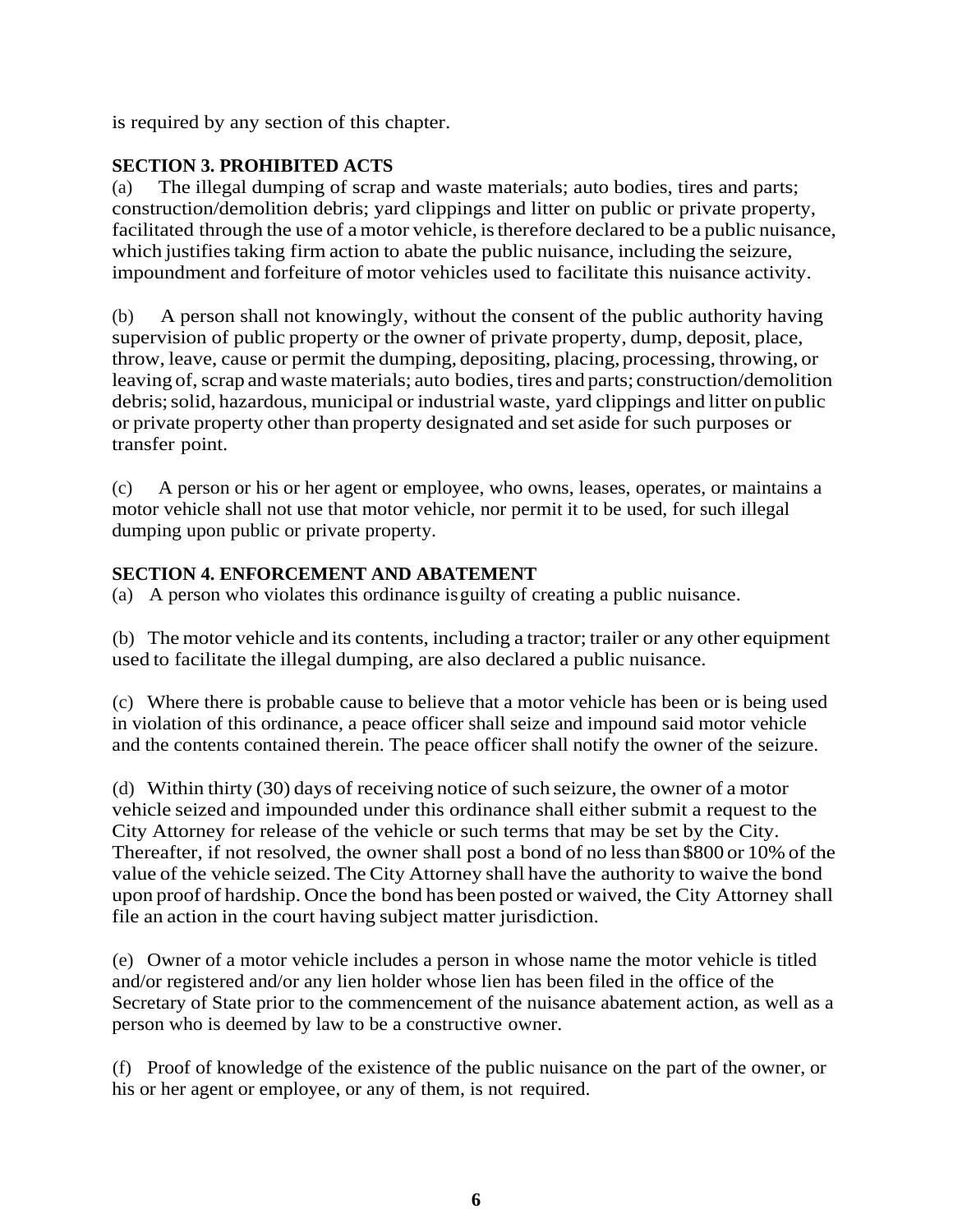(g) A public nuisance shall be sanctioned, enjoined and abated as set forth in this ordinance and by any Third Circuit Court ruling.

## **SECTION 5. PENALTIES AND SANCTIONS**

(a) The provisions of this ordinance are to be considered an additional sanction to any other violation of the law and are not intended to comprise a substitute for or limitation upon those additional sources of authority.

(b) A person who violates this ordinance where the amount of the litter is less. than 1 cubic foot in volume is responsible for a municipal civil infraction and is subject to a civil fine of not more than \$800.

(c) A person who violates this ordinance where the amount of the litter is one (1) cubic foot or more but less than three (3) cubic feet in volume is responsible for a municipal civil infraction and is subject to a civil fine of not more than \$1,500.

(d) A person who violates this ordinance where the amount of the litter is three (3) cubic feet or more in volume is responsible for a municipal civil infraction and is subject to a civil fine of not more than \$2,000. A person found to have violated this subsection in a subsequent proceeding is subject to a civil fine of not more than \$5,000.

(e) In addition to any other penalty orsanction provided in this ordinance, the court may require the defendant to pay either or both of the following:

(f) The cost of removing all litter which isthe subject of the violation and the costs of damages to any land, water, wildlife, vegetation, or other natural resource or to any facility damaged by the violation of this ordinance. Money collected under this subdivision shall be distributed to the governmental entity bringing the enforcement action.

 $(g)$  The reasonable costs associated with the seizure and impoundment of any vehicle used to further a violation of this ordinance. Money collected under this subdivision shall be distributed to the governmental entity that seized and impounded the vehicle involved in the violation of this ordinance.

(h) In addition to any other penalty orsanction provided for in this ordinance, the courtshall impose, under the supervision of the governmental entity bringing the enforcement action, community service in the form of litter gathering labor, including, but not limited to, litter connected with the particular violation.

# **SECTION 6. APPLICABILITY**

This ordinance shall apply to the City of Highland Park. All portions of former ordinances in conflict herewith are hereby repealed or superseded.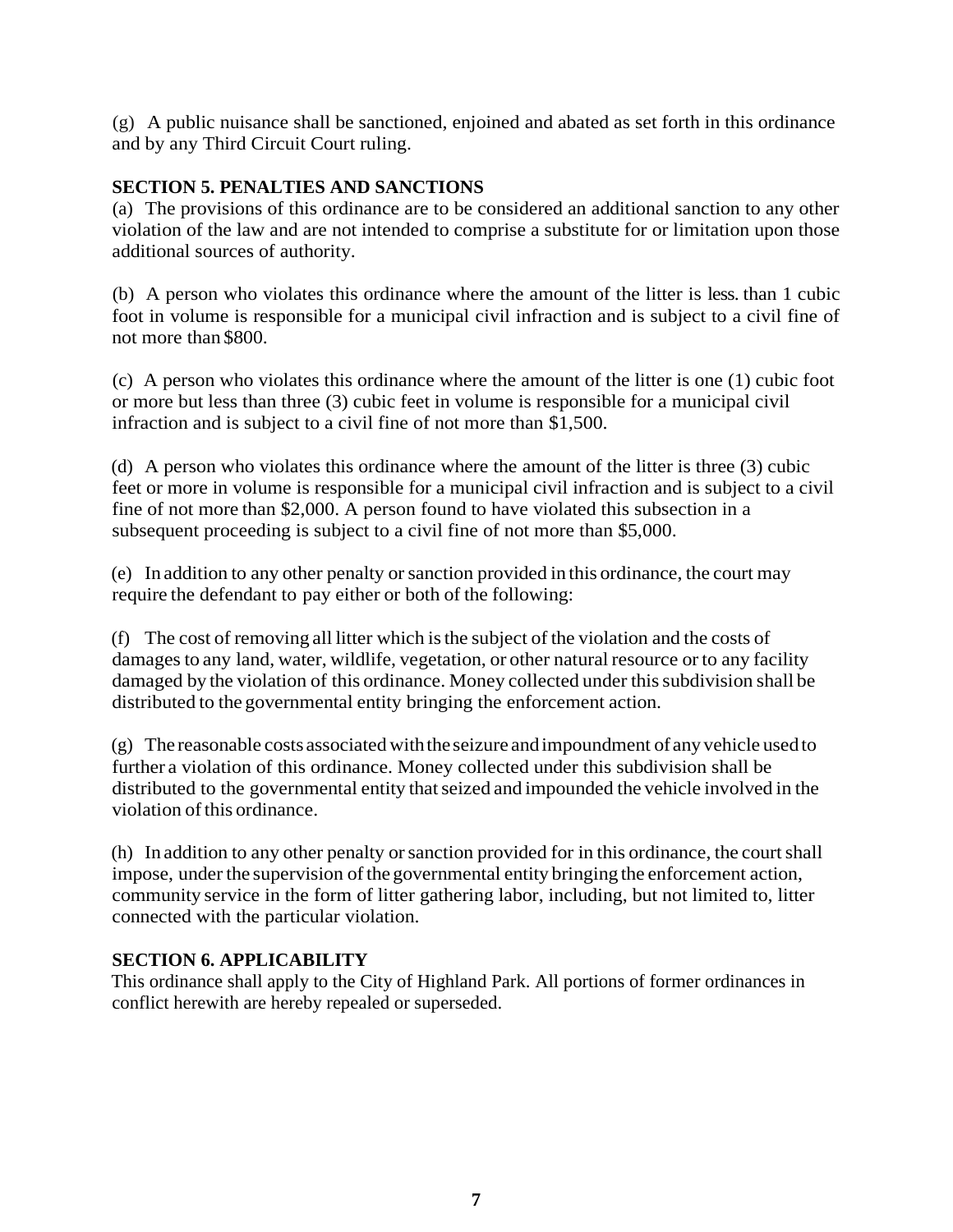## **SECTION 7. SEVERABILITY**

Inthe event that any sections, provisions, phrases or words ofthis ordinance shall be found to be invalid by a court of competent jurisdiction, such holding shall not affect the validity or the enforcement of the remaining sections, provisions, phrases or words of this ordinance.

### **SECTION 8. EFFECTIVE DATE**

This ordinance shall take effect fifteen (15) days after the date of enactment, in accordance with the provisions of Section 6-2(8) of the City Charter. Yeas (4) Clyburn, Patrick, Bates and Armstrong, Nays (1) Jackson, Absent (0).

**\***

# **01-19-21 VI b**

The following ordinance was initiated.

Moved by Councilmember Bates Supported by Council Pro Tem Patrick

# **ORDINANCE NO. 20-0002**

# **NUISANCE ABATEMENT ORDINANCE**

# **ARTICLE I. - IN GENERAL**

### **Sec. 90-1. - Program Designation.**

The City of Highland Park, Michigan, does hereby establish the Nuisance Abatement Program(NAP).The NAP program shall function and be under the direction of the Mayor, whose authority may be administered through the City Council; and shall have all the powers and duties enumerated in this chapter.

### **Sec. 90-2. - Scope and Purpose.**

The purpose of the NAP will be to eliminate vacant or abandoned property that has been identified as nuisance property in order to prevent or eradicate significant dangers or conditions that adversely affect the public health, safety and welfare of the City of Highland Park. This NAP chapter addresses issues raised by the Michigan courts, which have recognized that the actions or inactions of property owners can create or perpetuate nuisances to adjoining neighbors, and that eradicating nuisance properties leads to protecting, promoting, and securing the public health, safety and welfare of the neighborhoods and communities within the county.

### **Sec. 90-3. - Powers and Duties.**

The City Council hereby authorizes the Mayor to perform the following responsibilities in administering the program, without further City Council approval:

(1) Identify properties as nuisances.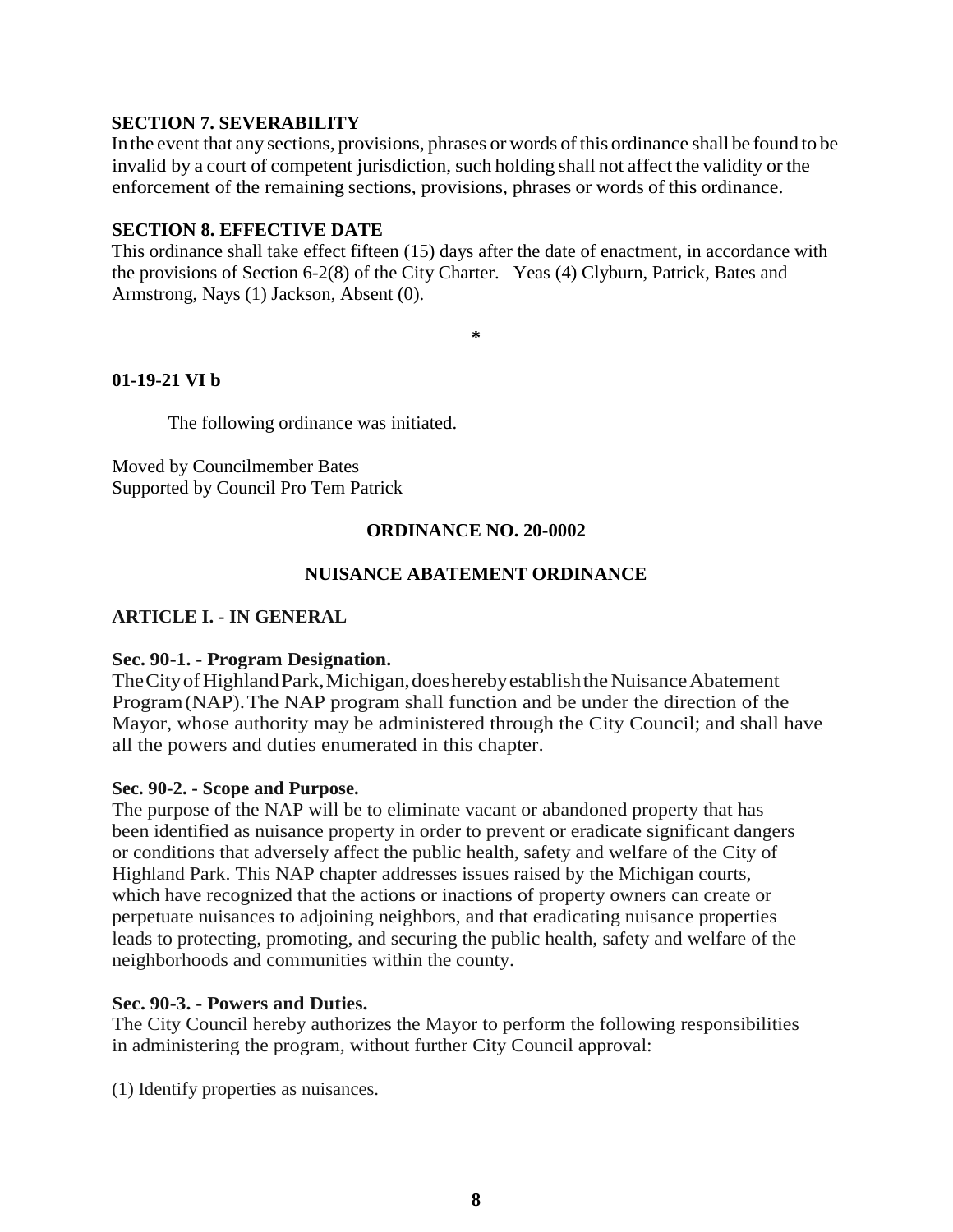(2) Determine, to the extent possible, legal and/or equitable owners and interested parties' properties identified as nuisances.

(3) Compel property owners or interested parties, by any legal means, to abate nuisances on the property.

(4) Institute lawsuits against the properties, owners and/or interested parties of properties that constitute a nuisance and demand abatement of the nuisance. The City shall have authority to file a Complaint in the court with proper subject matter jurisdiction.

(5) File a lis pendens against any property that is identified as a nuisance and is currently the subject of a NAP lawsuit.

(6) Negotiate and enter into contracts for services necessary to carry out the objectives of the NAP, including, but not limited to, environmental, renovation, development, restoration, repair and demolition activities, which contracts shall not exceed \$100,000, without Council approval.

(7) Acquire property through the NAP.

(8) Convey or sell property through the NAP.

(9) Negotiate and execute settlement agreements with the owners or interested parties of properties identified as nuisancesin orderto abate the nuisance on these properties, through whatever means are necessary, including, but not limited to, rehabilitation, renovation, development or demolition.

(10) Settle any lawsuit or pre-litigation dispute by entering into settlement agreements with the owners or interested parties of these nuisance properties, which may even include acquisition of such properties by the NAP.

(11) In the event that the NAP has acquired nuisance properties from the owners or interested parties or any other legal means, enter into agreements whereby the NAP sells such properties in order that the nuisance be abated.

(12) Proceed with any lawsuitsrelated to propertiesidentified as a nuisance which have not been settled and seek a court order that allows for any, or all, of the following:

a. Compel the owners or interested parties of such nuisance properties to abate the nuisance by whatever means are necessary, including, but not limited to, renovation, development, restoration, repair or demolition.

b. Authorize the NAP to enter onto such properties in order to abate the nuisance through whatever means are necessary, including, but not limited to,repairs,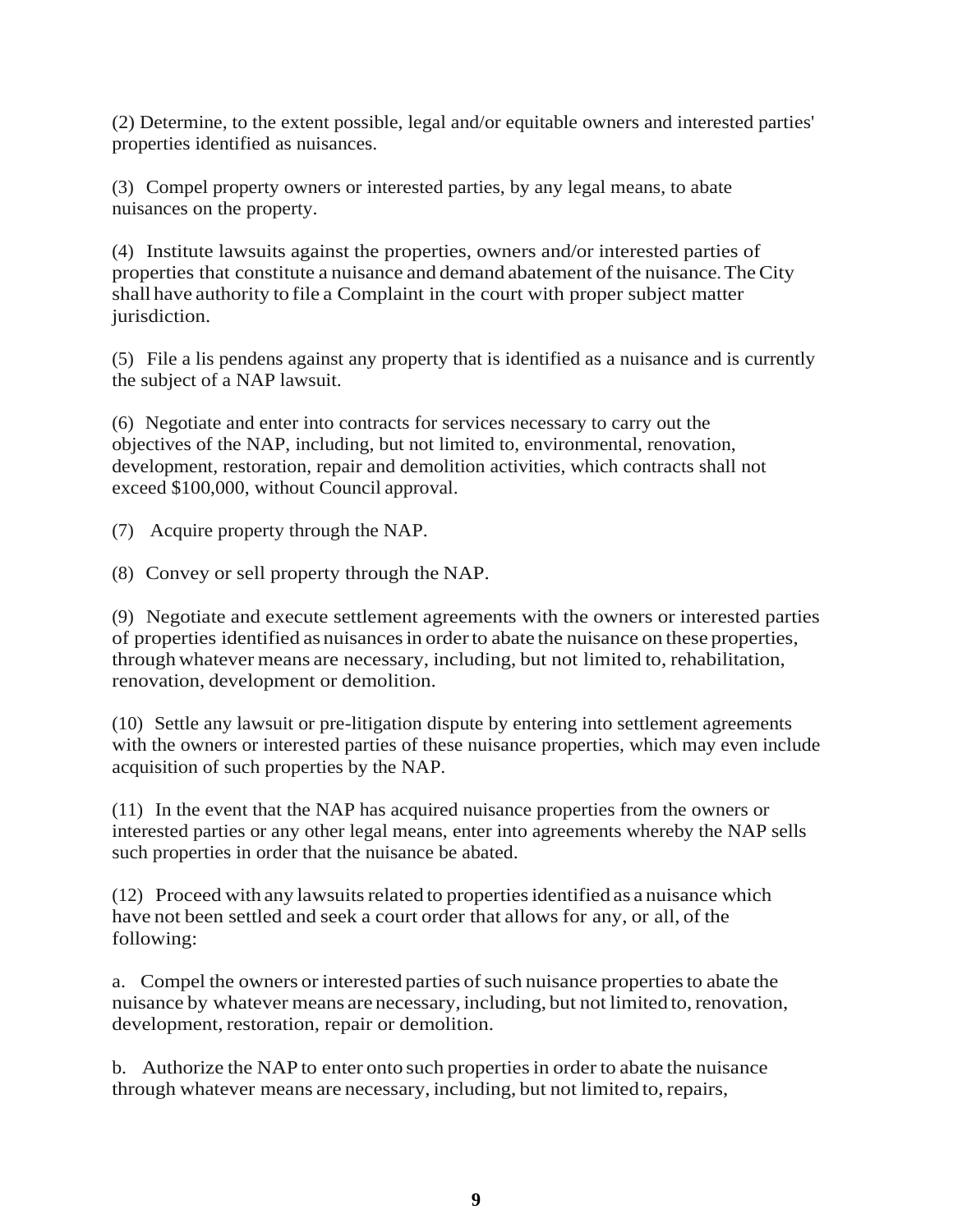renovation, restoration or demolition, and seek reimbursement from the owners and/or interested parties.

c. Award ownership of the nuisance propertiesto the county and allow the county to proceed to abate the nuisances on such properties and thereafter to proceed against the owners or interested partiesto collect any and all costs, expenses and feesincurred in abating the nuisance on such properties, which includes, but is not limited to,renovation, development, restoration, repair or demolition, satisfaction of any and all liens against the property, litigation expenses, and reasonable attorney fees.

(13) Request and receive an ex parte order prohibiting the sale, conveyance, transfer or encumbrance of property that is the subject of a NAP lawsuit pending the completion of such lawsuit. In the event that a court determines that this subsection was violated by an owner or interested party, a penalty may be assessed by the court for such violation, which may include all fees, costs and expenses associated with such NAP lawsuit.

(14) Obtain and clear title to properties designated as nuisances.

(15) Negotiate community redevelopment purchase agreements as specified in this chapter.

# **Sec. 90-4. - Community Redevelopment Purchase Agreements.**

NAP is also authorized to negotiate and execute "community redevelopment purchase agreements," essentially, with neighborhood or community organizations that are willing and able to assume ownership of nuisance properties owned or under the control of the NAP or the City of Highland Park exclusively for the purpose of abating nuisances on such properties. These community redevelopment purchase agreements shall specify the following:

(1) The period of time within which the neighborhood or community organization must take active steps to abate the nuisance; and

(2) The nature and extent of the actions necessary to abate the nuisance; and

(3) That any and all costs,expenses andfeesincurred in abatingthe nuisance shall be the sole and exclusive responsibility of the neighborhood or community organization;and

(4) That the NAP and the City of Highland Park shall have no liability or responsibility for any injuries or damage to persons or property upon execution of such redevelopment zone agreement, and that they shall be indemnified and held harmless by such neighborhood or community organization.

(5) May require that the neighborhood or community organization shall pay for, or reimburse, the NAP or the City of Highland Park for:

a. All costs and expenses incurred in acquiring such nuisance property, including any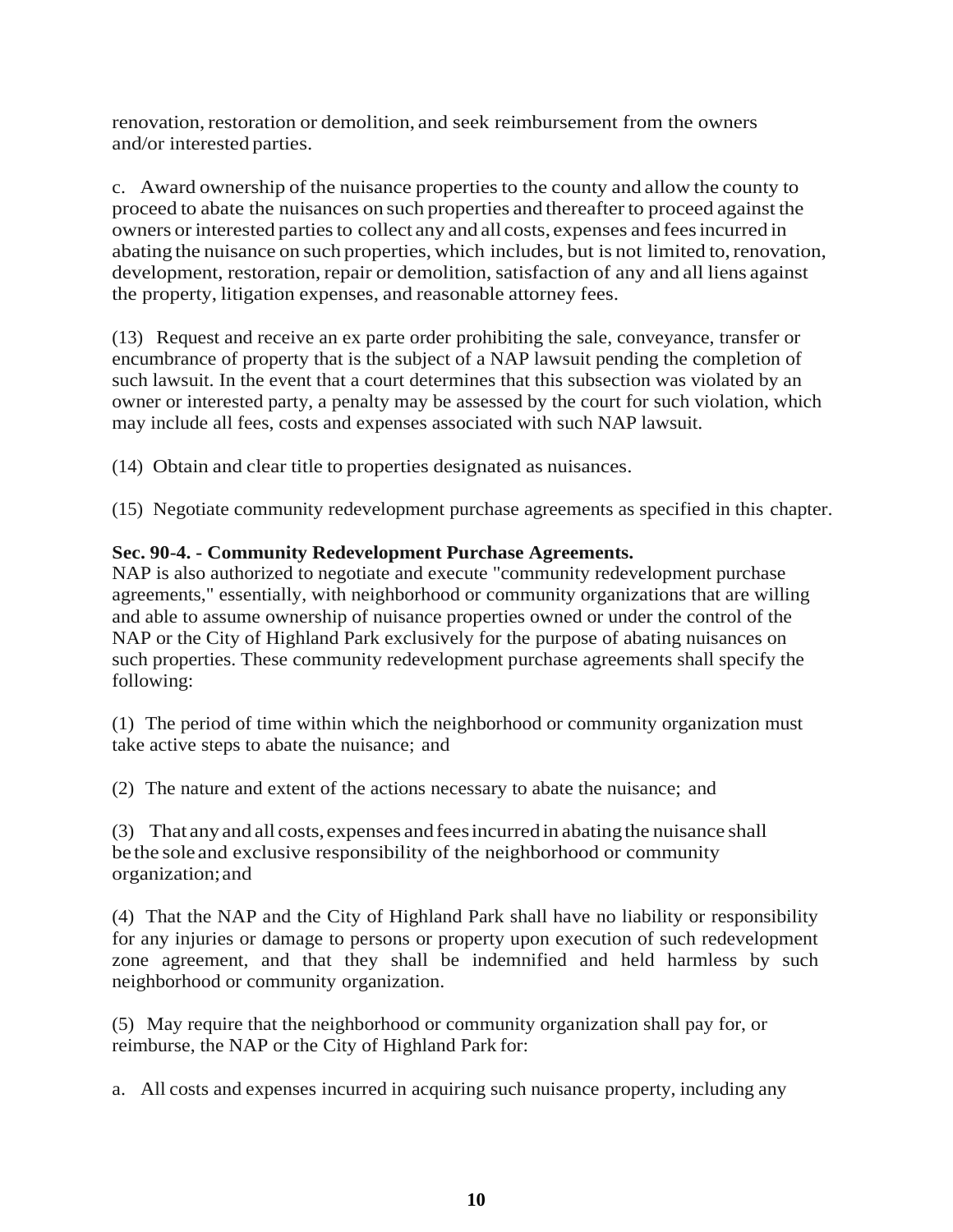## litigation costs; and

b. All outstanding property taxes related to such nuisance property; and

c. Costs and expenses for the removal of any existing liens or encumbrances on such nuisance properties, including, but not limited to water bills or other obligations of record; and

d. In the event that the NAP has made any efforts to, or incurred any costs in, abating the nuisance on any such property, all costs, expenses and fees related to such properties; and

e. Any other costs, fees or expenses related to such nuisance property; and

f. In the event that sale price exceeds all of the costs, expenses and fees listed or referred to in items a. through e. of this subsection (5), any such excess shall be reinvested into the NAP.

## **Sec. 90-5. - Conveyance of Acquired Property Outside of a Community Redevelopment Purchase Agreement.**

Any property acquired through the NAP, but not covered under the terms and conditions of a community redevelopment purchase agreement may be conveyed, transferred or sold in the following manner:

(1) The NAP may offer and sell properties that have been acquired through the NAP by auction,multi- listing, any competitive or open sale process or any negotiated process, withCityCouncil approval.

(2) The sale price of any NAP properties may include, at a minimum, the following:

a. All costs and expenses incurred in acquiring such nuisance property, including any litigation costs; and

b. All outstanding property taxes related to such nuisance property; and

c. Costs and expenses for the removal of any existing liens or encumbrances on such nuisance properties, including, but not limited to, water bills or other obligations of record; and

d. In the event that the NAP has made any efforts to, or incurred any costs in, abating the nuisance on any such property, all costs, expenses and fees related to such properties; and

e. Any other costs, fees or expenses related to such nuisance property; and

f. In the event that sale price exceeds all of the costs, expenses and fees listed or referred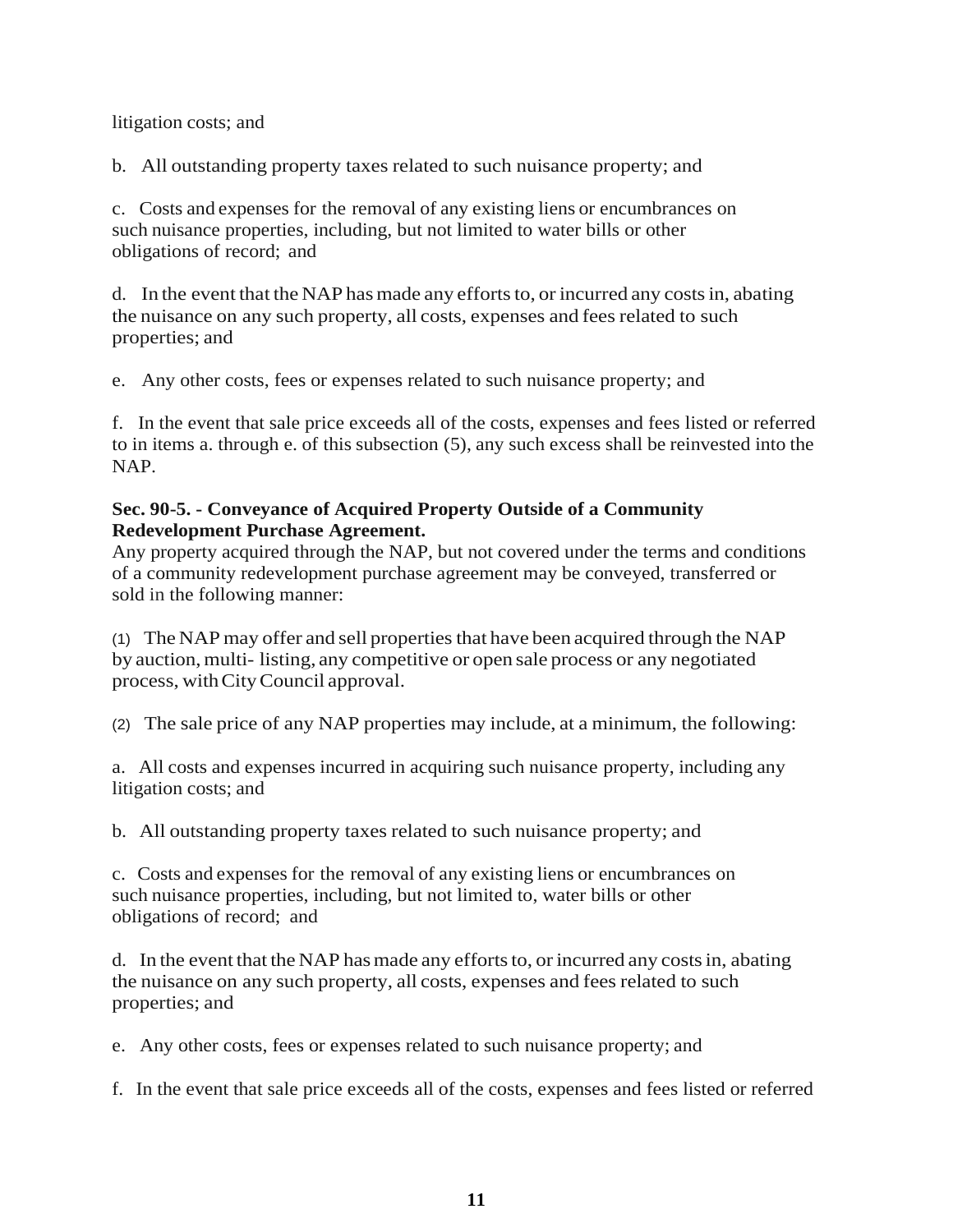to in items a. through e. of this subsection (2), any such excess shall be reinvested into the NAP.

(3) In collecting the sale price for such properties, the NAP may:

a. Demand that the subsequent purchaser pay the entire sale price in a single disbursement; or

b. Agree to allow the subsequent purchaser to pay the sales price in installments.

# **Sec. 90-6. - NAP Reports to City Council.**

The NAP shall provide bi-annual progress reports to the City Council, which progress reports shall include the following:

- (1) A list of all current pending commercial and residential NAP lawsuits; and
- (2) A status report of all current pending commercial and residential NAP lawsuits; and
- (3) A status report of all commercial and residential NAP properties that are currently under contract for sale, transfer or conveyance**.**

# **Sec. 90-7. - Definitions.**

"Abandoned" or "vacant" shall mean a residential or commercial property, including buildings, structures and lots, that is not occupied for a substantial time by the property owner or a legal tenant and is not a viable property because it:

(1) Is unsuitable for habitation or reasonable use; or

- (2) Is in a dilapidated, hazardous, unsafe or dangerous condition; or
- (3) Is open to entrance or trespass**.**

"Community redevelopment organization" shall mean a community or neighborhood organization that existsin a geographic area or neighborhood and is designated by the Mayor with approval of the City Council and as a result of that designation as a community redevelopment organization may apply to the NAP for assistance to abate nuisance properties within itsborders.

"Interested party" shall mean a mortgagor, mortgagee, assignee, lienholder, titleholder, land contract vendee or vendor, or any person(s) or business entity with a legal or equitable interest in properties designated as nuisances as set forth herein.

"Nuisance" shall mean an unsafe, hazardous or unsanitary condition, activity or situation that:

- (1) Interferes with the use or enjoyment of adjacent land; or
- (2) Injures or interferes with the adjacent land; or
- (3) Poses a significant danger to or adversely effects the public health, safety or welfare of the surrounding community.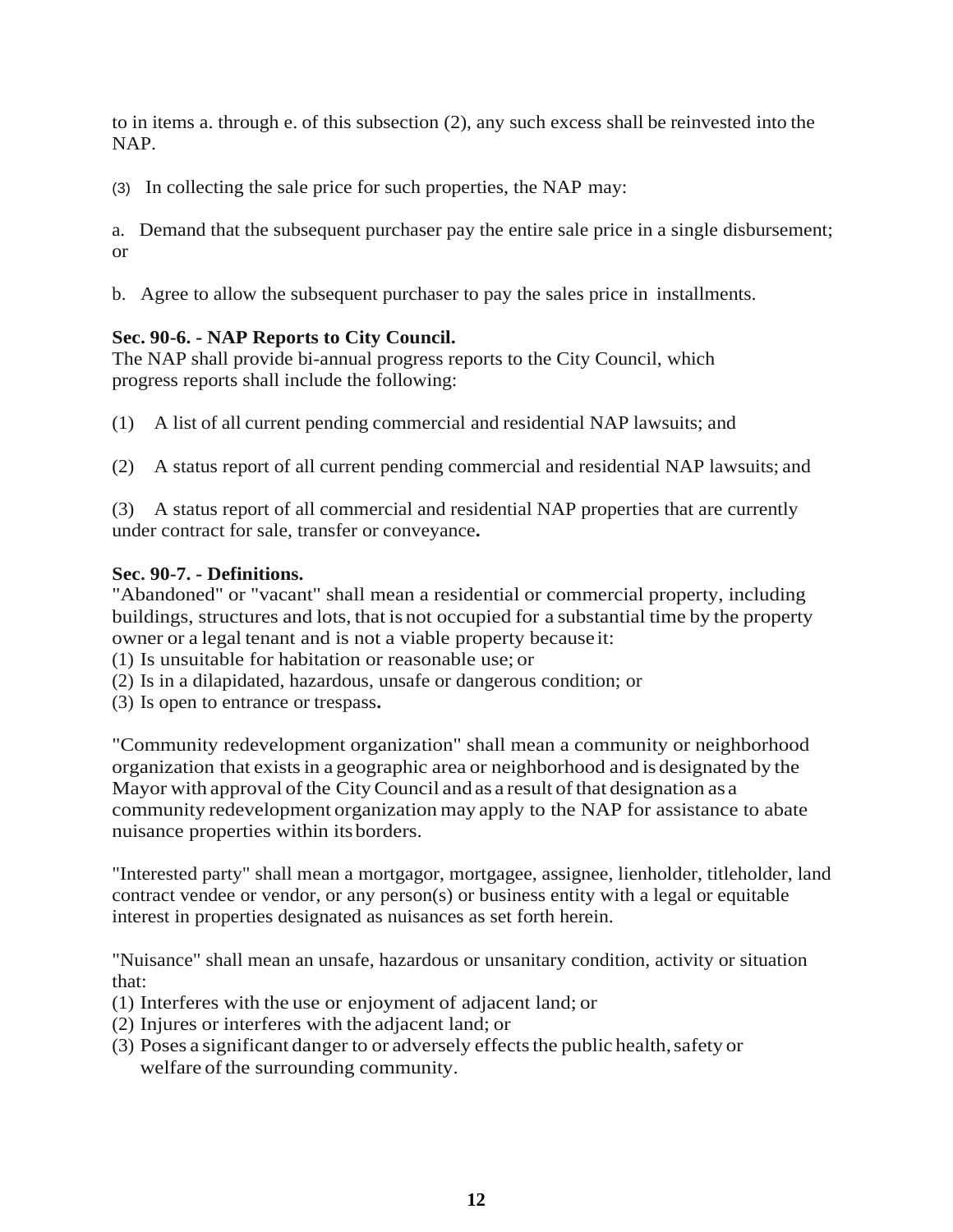#### **Sec. 90-8. - Interpretation**

Because the purpose of this chapter is to promote and protect the health, safety and general welfare of the City of Highland Park, it shall be liberally construed in order to effectuate that purpose.

### **Sec. 90-9. - Severability.**

In the event that any section or provision of this chapter, or its application to any person or circumstance, isheld invalid or unenforceable,the invalid or unenforceable section or provision shall be deemed severed and of no further force or effect, but the same shall not affect the validity of any other section or provision of this chapter.

### **Sec. 90-10. - Effective Date**

This ordinance is declared necessary for the public health, safety and welfare of the people of the City of Highland Park and shall be considered effective fifteen (15) days after publication asrequired by law. Yeas (4) Clyburn, Patrick, Bates and Armstrong, Nays (1) Jackson, Absent (0).

\*

### **01-19-21 VI c**

The following resolution was submitted for approval.

## **RESOLUTION TO ESTABLISH AN ETHICS BOARD AND APPROVE THE APPOINTMENT OF ANTONIO ERVING TO A 3-YEAR TERM ENDING DECEMBER 31, 2023**

Moved by Council Pro Tem Patrick Supported by Councilmember Armstrong

To remove the item from the agenda. Yeas (5), Nays (0), Absent (0).

**\*\*\***

### **COMMUNITY DEVELOPMENT 01-19-21 VII**

The following resolution was submitted for approval.

# **RESOLUTION TO APPROVE THE RECERTIFICATION PROVISION OF THE EXISTING URBAN COUNTY COOPERATION AGREEMENT BETWEEN WAYNE COUNTY AND THE CITY OF HIGHLAND PARK**

Moved by Council Pro Tem Patrick Supported by Councilmember Bates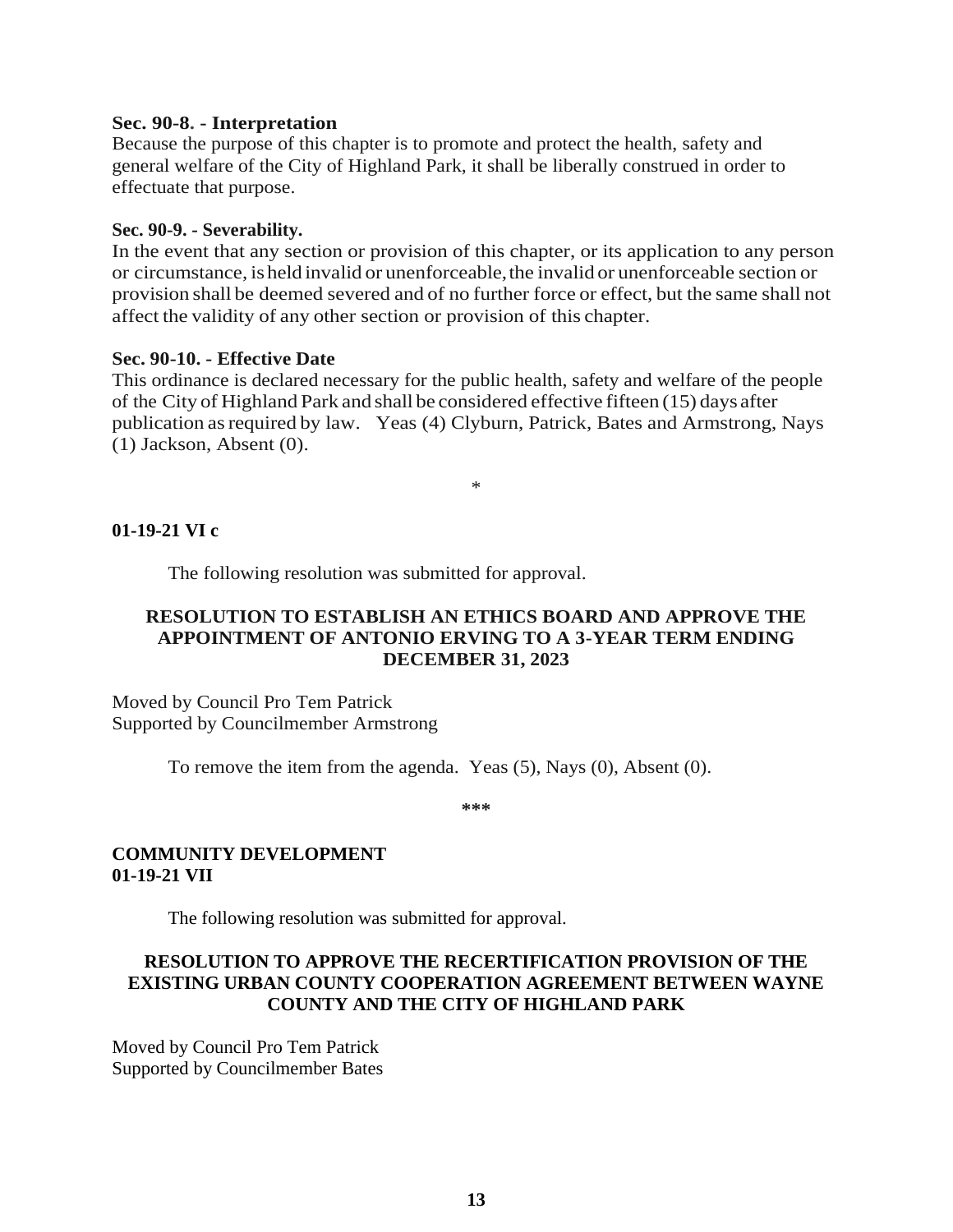**WHEREAS,** the City of Highland Park has a continuing interest in participating with the County of Wayne for federal Community Development Block Grant (CDBG), Home Investment Partnerships and Emergency Solutions Grant (ESG) funding; and

**WHEREAS,** the U.S. Department of Housing and Urban Development (HUD) requires recertification of the existing Urban County Cooperation Agreement, in order to maintain the Urban County's eligibility to receive these funds for the next three years; and

**WHEREAS,** the renewal provision is triggered every three years with the City of Highland Park not informing the County of the desire to withdraw; and

**WHEREAS,** the most recent period expired November 5, 2020.

**NOW, THEREFORE, BE IT RESOLVED,** that the City Council approve the recertificationofthe existing UrbanCountyCooperation Agreement beginning November 6, 2020, and ending November 6, 2023. Yeas (5), Nays (0), Absent (0).

**\*\*\***

# **FINANCE 01-19-21 VIII a**

Moved by Council Pro Tem Patrick Supported by Councilmember Bates

To receive and file the Financial Statement for the period ended November 30, 2020. Yeas (4) Clyburn, Patrick, Bates and Armstrong, Nays (1) Jackson, Absent (0).

# \*

# **01-19-21 VIII b**

Moved by Council Pro Tem Patrick Supported by Councilmember Bates

To receive and file the Financial Statement for the period ended December 31, 2020. Yeas (5), Nays (0) Jackson, Absent (0).

# **FIRE 01-19-21 IX**

The following resolution was submitted for approval.

# **RESOLUTION TO PURCHASE FIRE INCIDENT MANAGEMENT SYSTEM**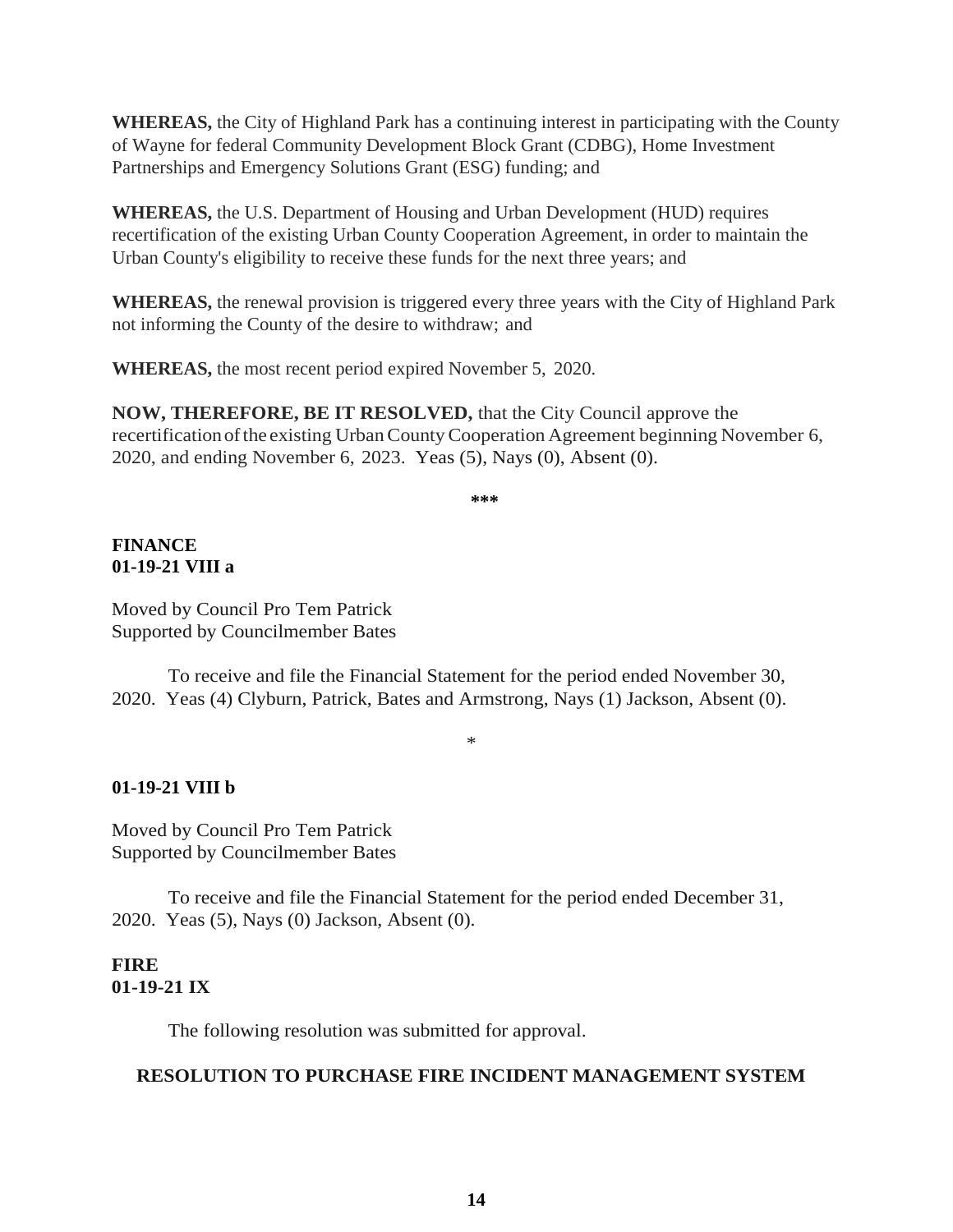Moved by Councilmember Jackson Supported by Council Pro Tem Patrick

**WHEREAS,** the City of Highland Park is responsible for effectively providing public safety fire services to its residents, businesses and jurisdictional reporting responsibility to the State of Michigan; and

**WHEREAS,** the Fire Department is required to operate managed software for providing incidents to the State of Michigan, along with data tracking to ensure adequate inspection of internal and external equipment, incident reports and scheduling; and

**WHEREAS,** the current software provider ceased doing business and no longer meets the requirements necessary to meet the standards; and

**WHEREAS,** the Fire Department along with IT conducted and evaluation of the proposed software vendor, along with recommendations from other municipal fire departments; and

**NOW, THEREFORE, BE IT RESOLVED,** that the City of Highland Park approves the purchase of \$7,438.00 to purchase FIRE PROGRAMS to ensure compliance with State of Michigan law. Yeas (5), Nays (0), Absent (0).

**\*\*\***

# **WATER/ENGINEERING 01-19-21 X**

The following resolution was submitted for approval.

# **RESOLUTION FOR THE SUBMITTAL OF THE 2021 AFFORDABILITY AND PLANNING (AP) GRANT APPLICATION TO THE STATE OF MICHIGAN DEPARTMENT OF ENVIRONMENT, GREAT LAKES AND ENERGY BY THE CITY OF HIGHLAND PARK WATER DEPARTMENT**

Moved by Council Pro Tem Patrick Supported by Councilmember Jackson

**WHEREAS**, the City of Highland Park previously received a Significant Deficiency Violation Notice from EGLE regarding April 11, 2016 regarding the existing water infrastructure; and

**WHEREAS**, the City of Highland Park is under an Administrative Consent Order (ACO) by the Michigan Department of Environment, Great Lakes, and Energy (EGLE) formerly the MDEQ, effective July 28, 2017 regarding the existing water infrastructure; and

**WHEREAS**, as a result of exceeding the lead Action Level (AL) in 2019, the City of Highland Park is required under the administrative rules promulgated under the Michigan Safe Drinking Water Act, 1976 PA 399, as amended (Act 399) to meet additional requirements including water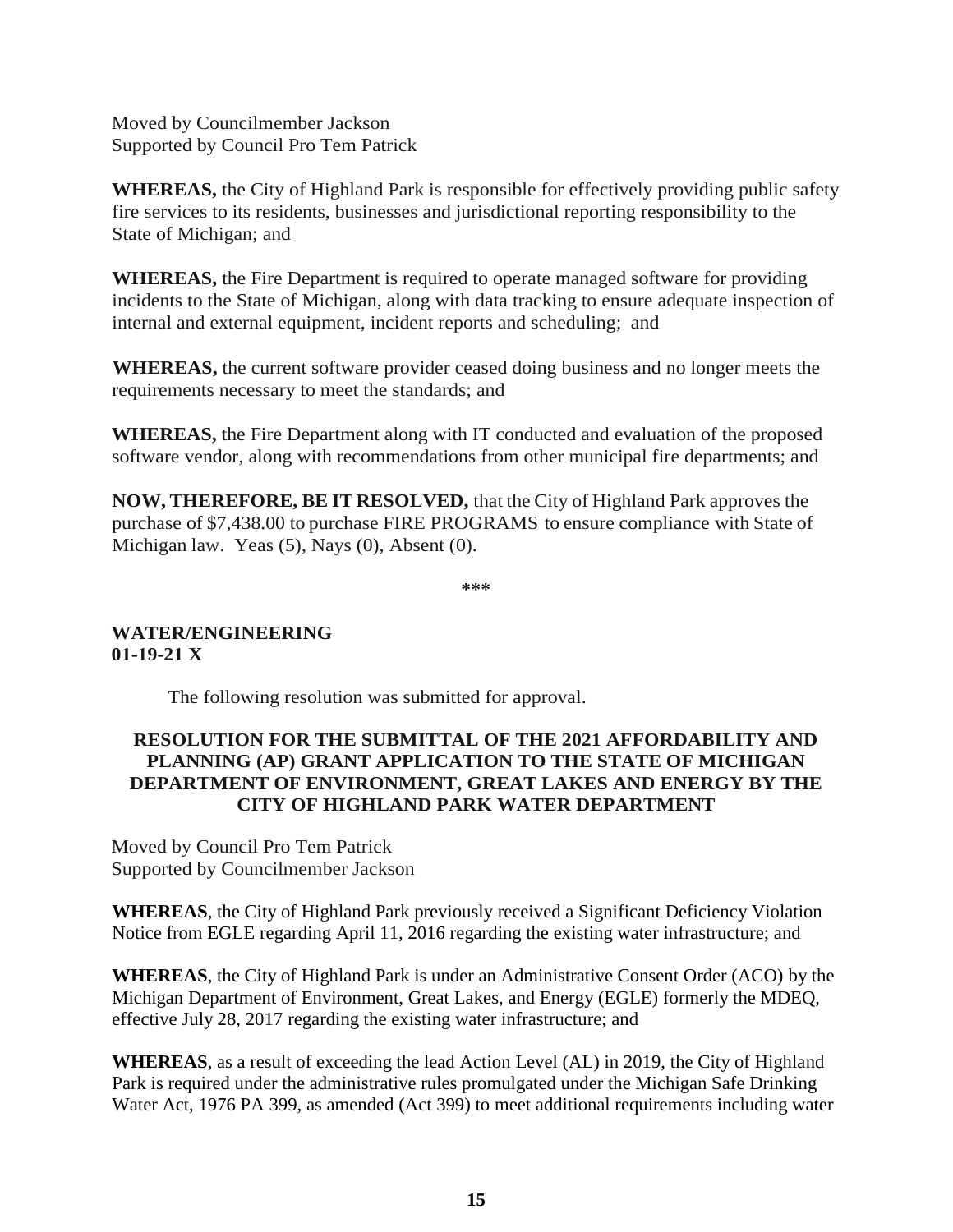quality parameter monitoring, source water monitoring, corrosion control treatment, and public education, as well as being mandated to replace a higher percentage of lead service lines; and

**WHEREAS**, the Affordability and Planning (AP) Grant is the first available grant program developed by EGLE under Michigan's new Clean Water Plan that invests in asset management plans and watershed plans supporting long-term infrastructure needs to address public health and environmental risks. The grant will assist Highland Park along with Muskegon Heights with the annual Asset Management Plan (AMP) development and implementation of long-term infrastructure plans. \$7.5 million is available with a maximum grant award of \$1,000,000, per community; and

**WHEREAS**, the Water Department will utilize grant funds to establish rate structures that assist with rehabilitation and replacement of the water main infrastructure and lead water service lines throughout the city; and

**BE IT RESOLVED**, the City of Highland Park City Council approves the submittal of the Affordability and Planning Grant Application requesting a total of \$1,000,000 to the State of Michigan Department of Environment, Great Lakes, and Energy (EGLE) before January 31<sup>st</sup>, 2021. Yeas (5), Nays (0), Absent (0).

**\*\*\***

# **COUNCIL AFFAIRS**

Moved by Councilmember Armstrong Supported by Council Pro Tem Patrick

To place discussion of scheduling and overtime for the Police and Fire departments on the agenda for the next scheduled Workshop Meeting. Yeas (5), Nays (0), Absent (0).

**\*\*\***

### **ADJOURNMENT**

Moved by Council Pro Tem Patrick Supported by Councilmember Jackson

To adjourn the meeting, motion carried, meeting adjourned at 8:22 p.m.